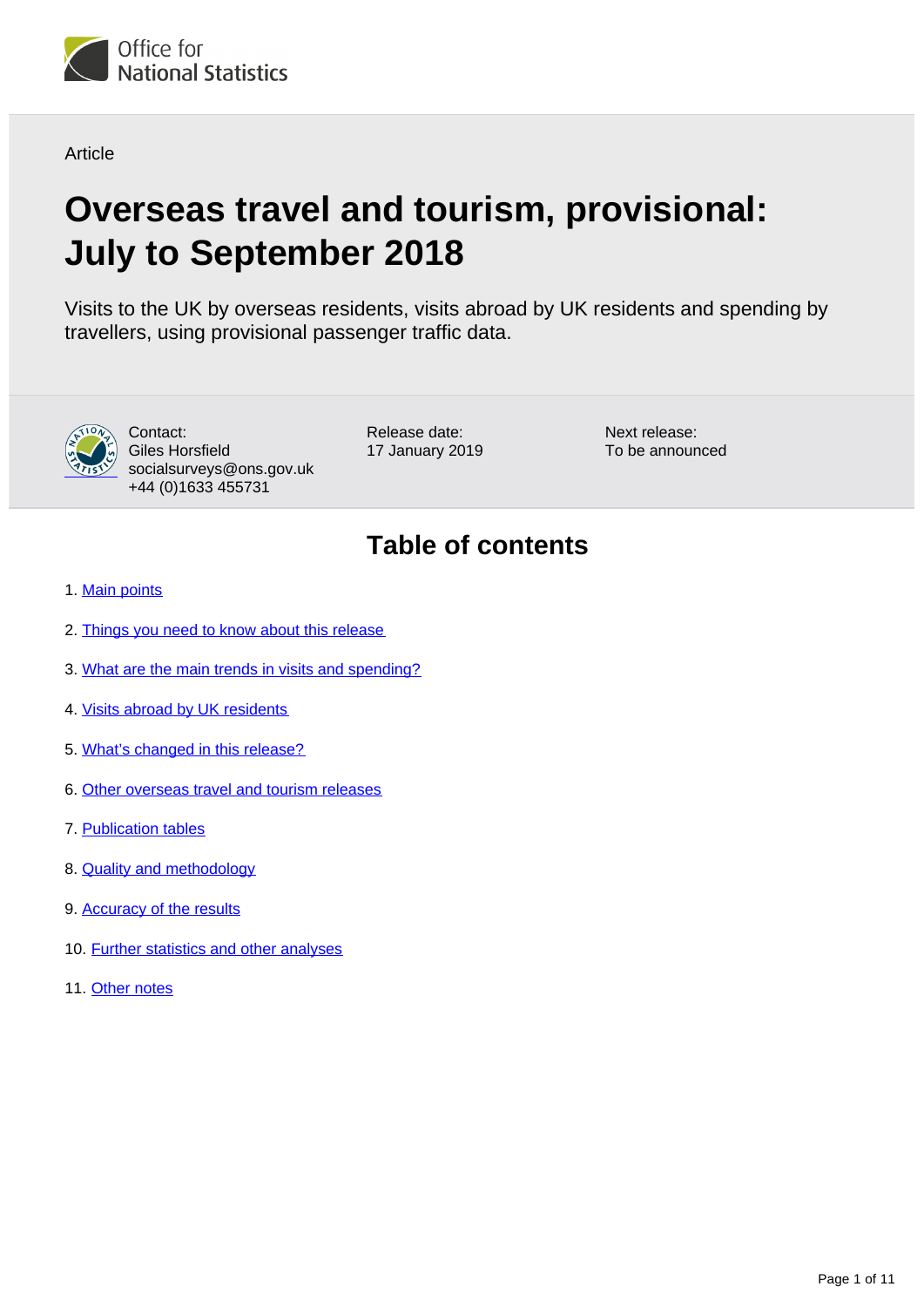# <span id="page-1-0"></span>**1 . Main points**

- UK residents made 24.2 million visits abroad in Quarter 3 (July to Sept) 2018, which was 1% more than the corresponding period the previous year.
- UK residents spent £16.4 billion on visits abroad in the third quarter of 2018; this was an increase of 3% compared with Quarter 3 2017.
- Overseas residents made 10.8 million visits to the UK in Quarter 3 2018; this was a decrease of 3% compared with Quarter 3 2017, when record visits for the quarter were recorded.
- Overseas residents spent £7.2 billion on their visits to the UK in Quarter 3 2018; this was 15% less than in Quarter 3 2017.
- There were falls in the numbers of visits compared with a year earlier, and spending by visitors, but it should be noted that both visitor numbers, and spending by these visitors, were the highest ever recorded by the International Passenger Survey (IPS) in the corresponding three-month period of 2017.
- The IPS has recently transferred outputs from data collected on paper forms to an improved method using tablet computers, so some caution is advised in year-on-year comparisons of results.

# <span id="page-1-1"></span>**2 . Things you need to know about this release**

Overseas travel and tourism quarterly estimates are revised during the processing of the annual dataset. The most up-to-date and accurate estimates for the previous year's published quarters can be found in the latest edition of [Travel trends.](https://www.ons.gov.uk/peoplepopulationandcommunity/leisureandtourism/articles/traveltrends/2017)

The International Passenger Survey (IPS) has recently transferred outputs from data collected on paper forms to an improved method using tablet computers. Tablet data collection was phased in gradually from September 2017 to April 2018. More background information about the rollout can be found in Travel trends 2017: recent [data collection changes and planned methodological changes.](https://www.ons.gov.uk/peoplepopulationandcommunity/leisureandtourism/articles/traveltrends2017recentdatacollectionchangesandplannedmethodologicalchanges/2018-07-20)

With the new tablets offering the potential to improve the quality of the IPS data collected, discontinuities arising from the introduction of tablet data collection in the IPS were possible. We have therefore worked with academic experts and Office for National Statistics (ONS) Methodology to produce a method for detecting any such discontinuities.

We have continued to monitor the results as more data have become available. Analysis so far has found no detectable discontinuities, but some caution is still advised in the interpretation of data in this release.

Further planned methodological changes are described in Travel trends 2017: recent data collection changes and [planned methodological changes.](https://www.ons.gov.uk/peoplepopulationandcommunity/leisureandtourism/articles/traveltrends2017recentdatacollectionchangesandplannedmethodologicalchanges/2018-07-20) These are weighting adjustments to address concerns about the imbalance in the IPS between the estimates of numbers of visitors arriving and departing for different nationalities. It is expected that the new method will be implemented in 2019. The date will be announced as soon as possible, and any plans for revisions to published estimates will be announced at the same time.

Estimates contained in this bulletin are produced from responses provided by international passengers arriving in and departing from the UK, sampled on our International Passenger Survey (IPS).

Responses to the survey are scaled up to represent all passengers using information on total international passenger traffic for the reporting period.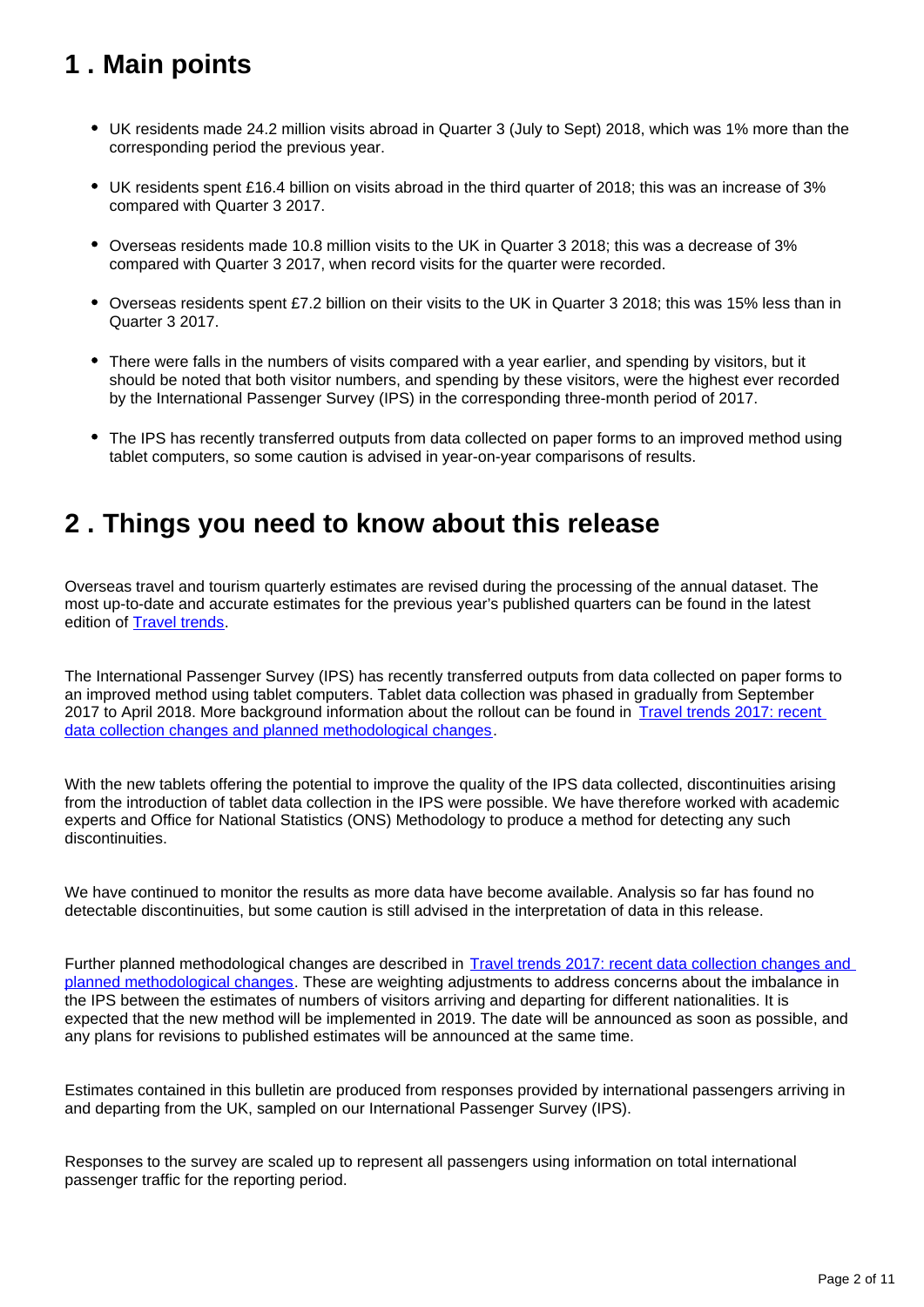Estimates are based on interviews conducted when passengers end their visit. Any visits commencing in the reported month but not completed until later are not included in estimates for the reported month. The reported spend for visits includes any spending associated (excluding fares) with the visit, which occur before, during or after the trip.

Parts of the bulletin refer to countries visited abroad. It should be noted that if a UK resident visited more than one country on a trip abroad, the country recorded as visited in this publication is the country that was visited for the longest period.

Overseas travel and tourism monthly estimates are revised during the processing of the quarterly dataset and again during the processing of the annual dataset. This bulletin contains provisional overseas travel and tourism estimates to and from the UK for the third quarter (July to September) of 2018. Revised, final estimates for 2017 were published in Travel trends 2017 on 20 July 2018.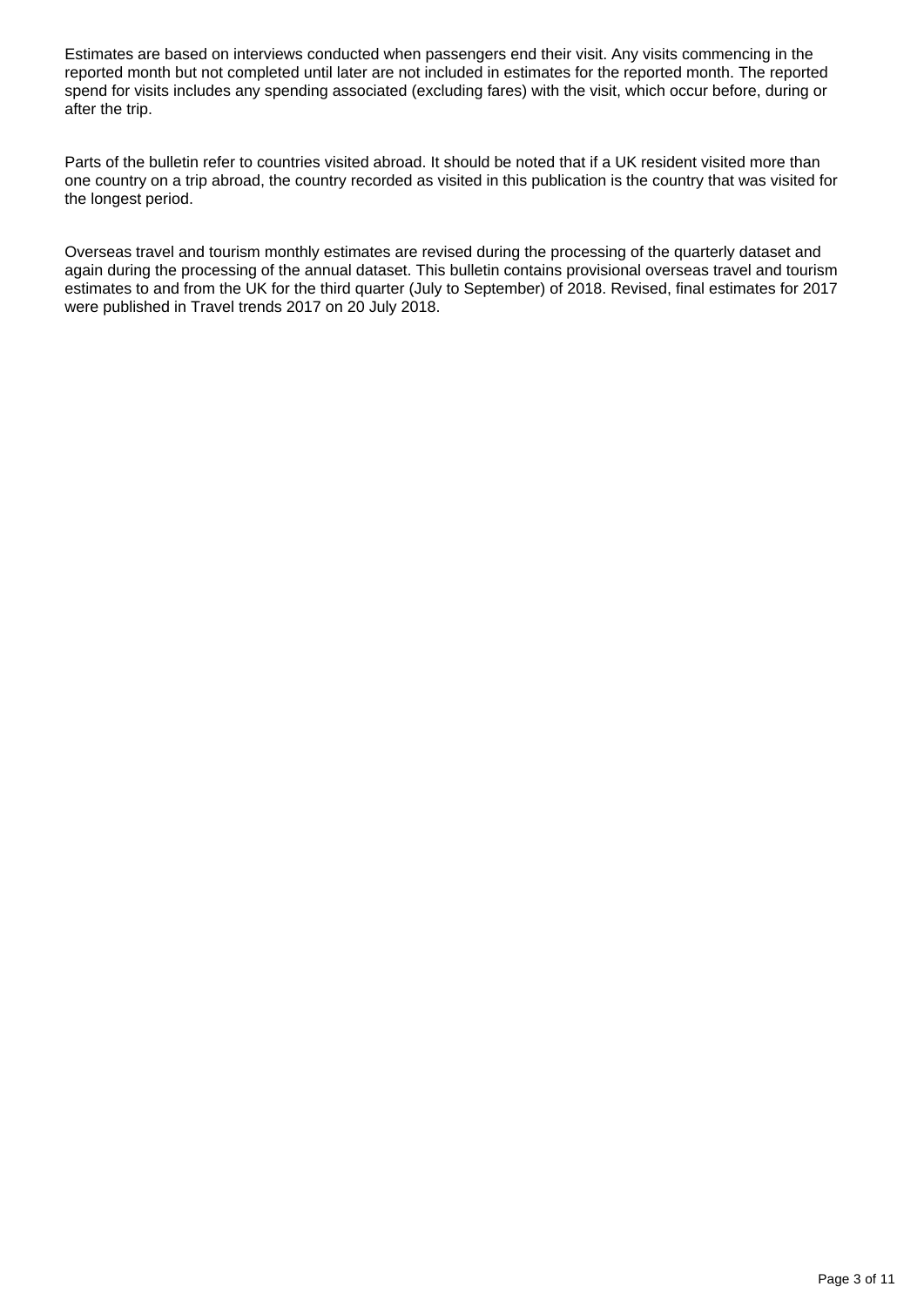# <span id="page-3-0"></span>**3 . What are the main trends in visits and spending?**

An estimated 10.8 million visits were made in Quarter 3 (July to Sept) 2018, which was a decrease of 3% when compared with the same period in 2017, when there were 11.1 million visits (Figure 1). However, the number of visits in Quarter 3 2017 was the highest ever recorded by the survey for the third quarter of the year. There were more visits to the UK by overseas residents in Quarter 3 2018 than in Quarter 3 2016 (10.7 million visits) and Quarter 3 2015 (10.5 million visits).

### **Figure 1: Quarterly change from a year earlier in visits to the UK from overseas residents**

### **Quarter 3 (July to Sept) 2015 to Quarter 3 (July to Sept) 2018**

## Figure 1: Quarterly change from a year earlier in visits to the UK from overseas residents



Quarter 3 (July to Sept) 2015 to Quarter 3 (July to Sept) 2018

#### **Source: Office for National Statistics - International Passenger Survey (IPS)**

### **Notes:**

1. Q1 stands for Quarter 1 (January to March); Q2 for Quarter 2 (April to June); Q3 for Quarter 3 (July to September); Q4 for Quarter 4 (October to December).

Taking holidays was the most popular reason for visiting the UK in Quarter 3 2018, with 4.8 million visits. This was an increase of 1% compared with the third quarter of 2017. Business visits increased to 2.1 million, that is, 6% more than in 2017. Visits to friends and relatives decreased by 11% to 3.1 million.

Different trends were observed from different areas of the world. Visits from European residents decreased by 3%, and visits from residents of "other countries" (countries outside of Europe and North America) fell by 9%. Conversely, the number of visits from North American residents increased by 9%.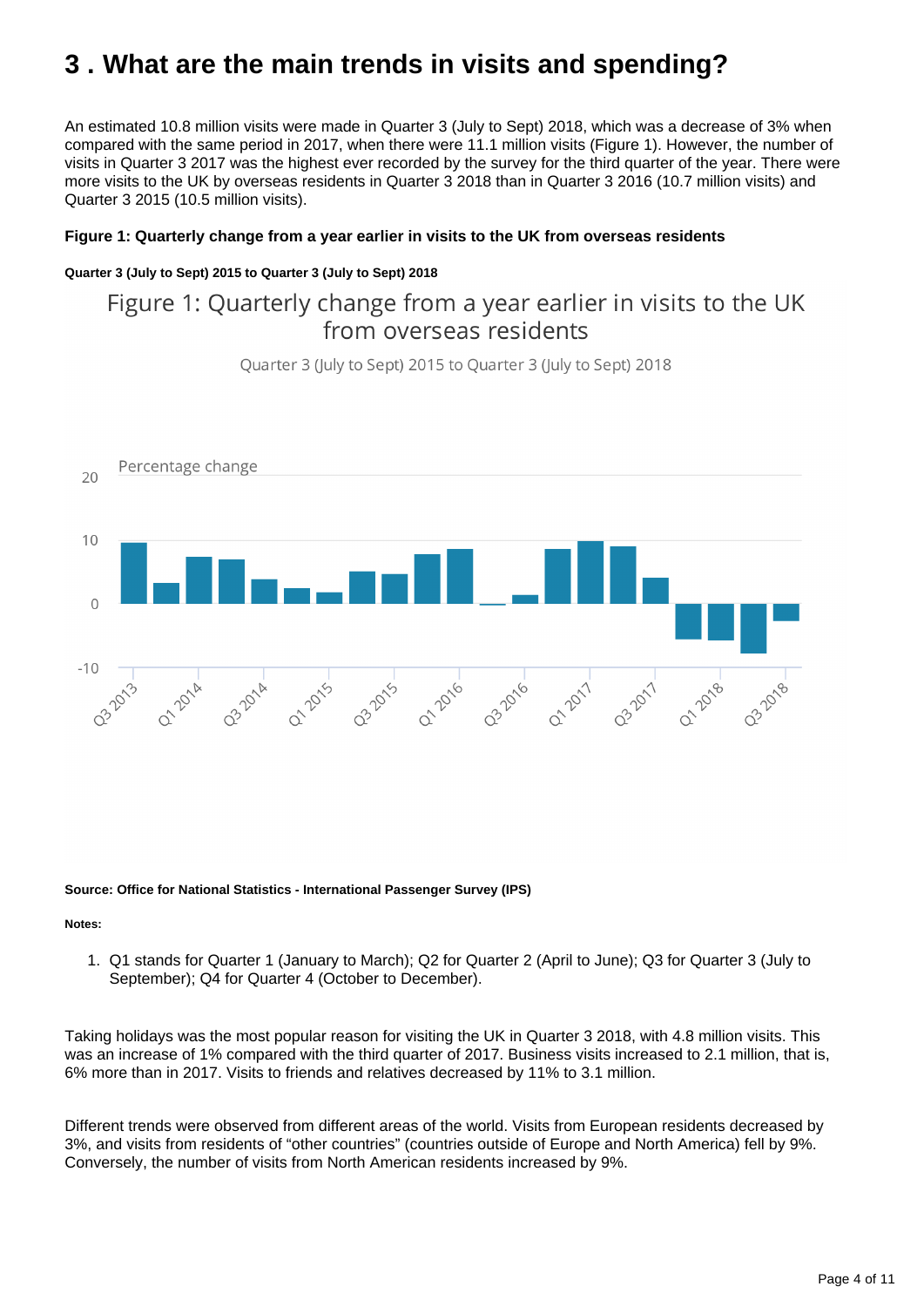Estimated spending in the UK by overseas visitors fell by 15% to £7.2 billion in Quarter 3 2018 when compared with Quarter 3 2017 (Figure 2). This should be seen in the context that record high spending was recorded for Quarter 3 2017 (£8.4 billion). However, the Quarter 3 2018 spending represents a fall of 6% compared with Quarter 3 2016, and very similar spending to Quarter 3 2015.

There was a 2% decrease in spending by residents of North America, to £1.3 billion, while spending by European residents decreased by 7% to £3.1 billion.

Spending by residents of "other countries" decreased by 26% to £2.7 billion. However, spending by visitors from other countries in Quarter 3 2017 (£3.7 billion) was the highest ever recorded by the survey for the third quarter of the year. Spending by residents of "other countries" in Quarter 3 2018 was very similar to Quarter 3 2016 (£2.7 billion) and higher than in Quarter 3 2015 (£2.6 billion).

### **Figure 2: Quarterly change from a year earlier in earnings from visits to the UK**

#### **Quarter 3 (July to Sept) 2015 to Quarter 3 (July to Sept) 2018**

## Figure 2: Quarterly change from a year earlier in earnings from visits to the UK

Ouarter 3 (July to Sept) 2015 to Quarter 3 (July to Sept) 2018



#### **Source: Office for National Statistics - International Passenger Survey (IPS)**

#### **Notes:**

1. Q1 stands for Quarter 1 (January to March); Q2 for Quarter 2 (April to June); Q3 for Quarter 3 (July to September); Q4 for Quarter 4 (October to December).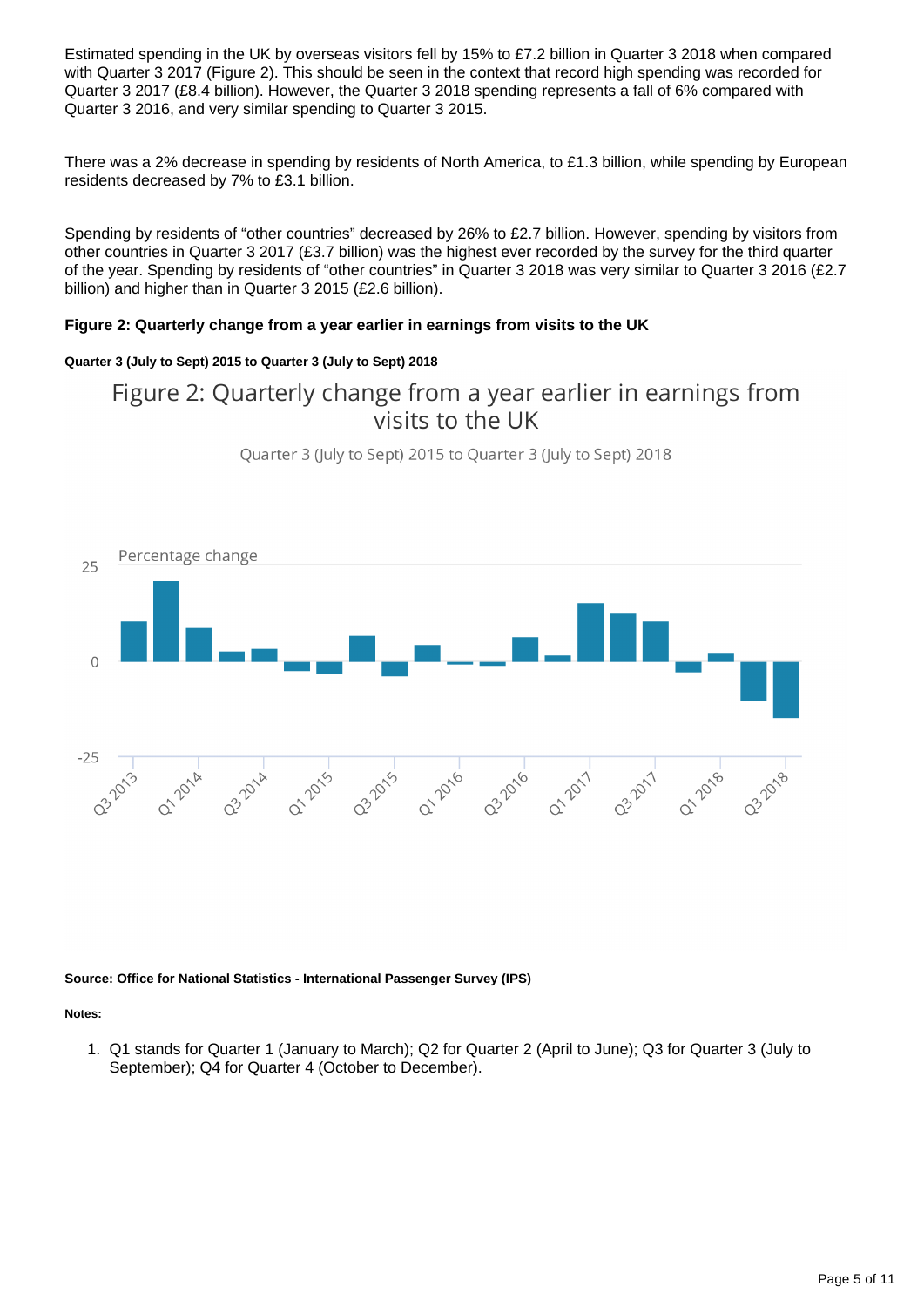# <span id="page-5-0"></span>**4 . Visits abroad by UK residents**

UK residents made 24.2 million visits abroad in Quarter 3 (July to Sept) 2018, that is, 1% more than the same quarter in 2017 (Figure 3). Trends were different for different areas of the world: there was a 6% decrease in visits to North America (1.3 million visits), while visits to European countries remained unchanged (20.1 million visits). However, visits to "other countries" increased by 7% to 2.8 million.

### **Figure 3: Quarterly change from a year earlier in visits abroad by UK residents**

### **Quarter 3 (July to Sept) 2015 to Quarter 3 (July to Sept) 2018**

## Figure 3: Quarterly change from a year earlier in visits abroad by UK residents



Quarter 3 (July to Sept) 2015 to Quarter 3 (July to Sept) 2018

#### **Source: Office for National Statistics - International Passenger Survey (IPS)**

#### **Notes:**

1. Q1 stands for Quarter 1 (January to March); Q2 for Quarter 2 (April to June); Q3 for Quarter 3 (July to September); Q4 for Quarter 4 (October to December).

Holidays continued to be the most common reason for UK residents' visits abroad. In Quarter 3 2018, there were 17.0 million holidays, an increase of 1% compared with the same quarter a year previously. Business visits increased by 6% to 1.5 million and visits to friends or relatives increased by 1% to 5.3 million. The number of visits for miscellaneous reasons decreased by 26%, although it should be noted that the numbers of visits in this category are relatively small (0.3 million in Quarter 3 2018).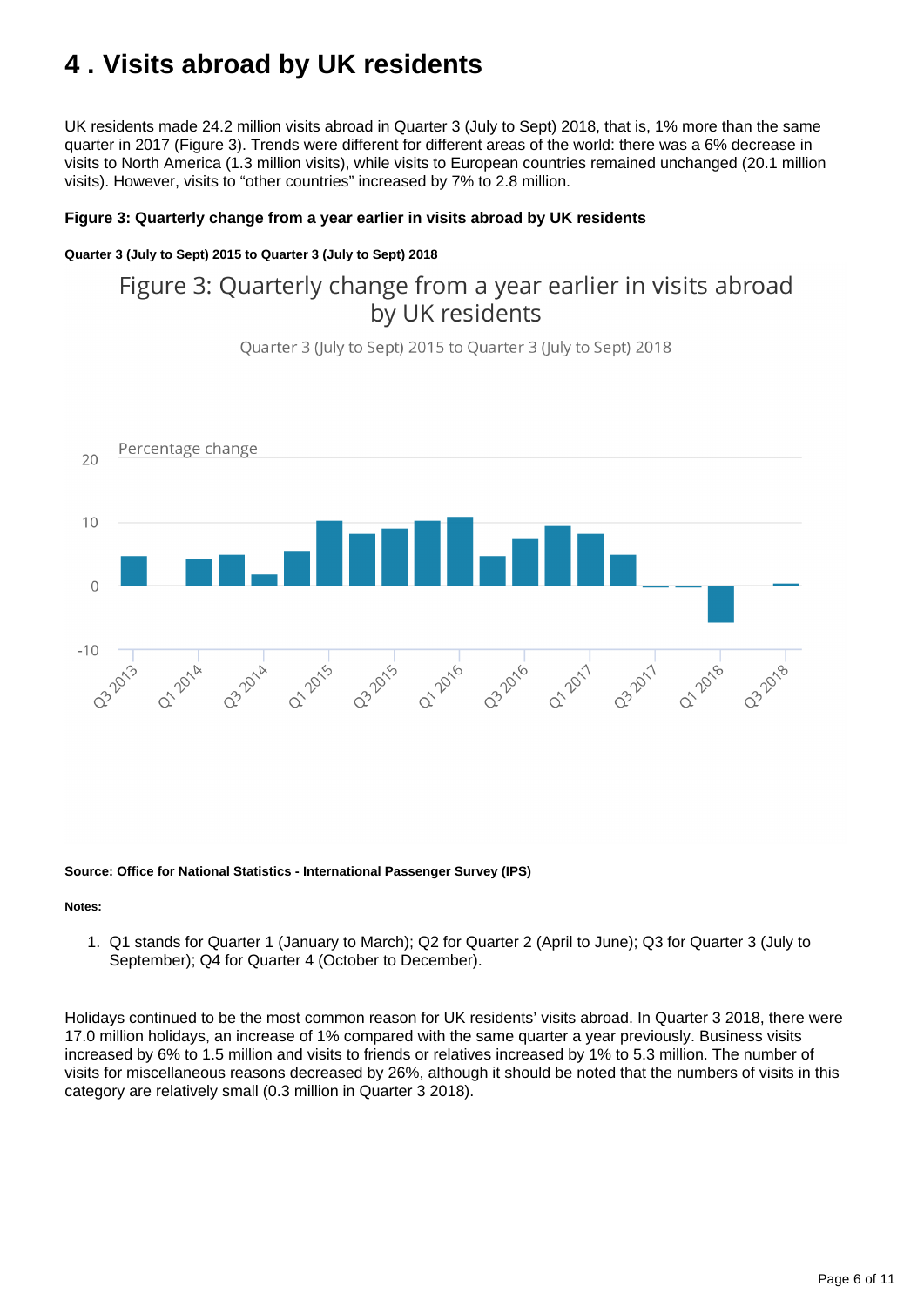UK residents spent £16.4 billion during visits abroad in Quarter 3 2018, an increase of 3% compared with the same period of 2017 (Figure 4). Expenditure in Europe rose by 4%, and expenditure in "other countries" increased by 2%, while spending in North America decreased by 6%.

### **Figure 4: Quarterly change from a year earlier in expenditure from UK residents' visits abroad**

#### **Quarter 3 (July to Sept) 2015 to Quarter 3 (July to Sept) 2018**

Figure 4: Quarterly change from a year earlier in expenditure from UK residents&#x27: visits abroad

Quarter 3 (July to Sept) 2015 to Quarter 3 (July to Sept) 2018



**Source: Office for National Statistics - International Passenger Survey (IPS)**

#### **Notes:**

1. Q1 stands for Quarter 1 (January to March); Q2 for Quarter 2 (April to June); Q3 for Quarter 3 (July to September); Q4 for Quarter 4 (October to December).

# <span id="page-6-0"></span>**5 . What's changed in this release?**

In September 2017, Office for National Statistics (ONS) implemented a seven-month programme to phase out our paper-based data collection on the International Passenger Survey (IPS) and phase in a new tablet-based approach. Data collection by tablet offers significant advantages, including improved efficiency through reduced manual data entry, improved translations into different languages, easier survey updates due to greater flexibility and there is evidence that respondents relate better to the "one-question-per-screen" layout of the tablet, where they can see the questions in writing more easily themselves.

Rollout of tablet data collection started in September 2017 and completed in April 2018 when Heathrow Airport moved to tablets. The proportion of data collected by tablets has therefore increased over time. For the period covered in the January to March 2018 release, tablets accounted for approximately 65% of the weighted estimates of visits. Since April 2018, data collection has been conducted entirely on tablets.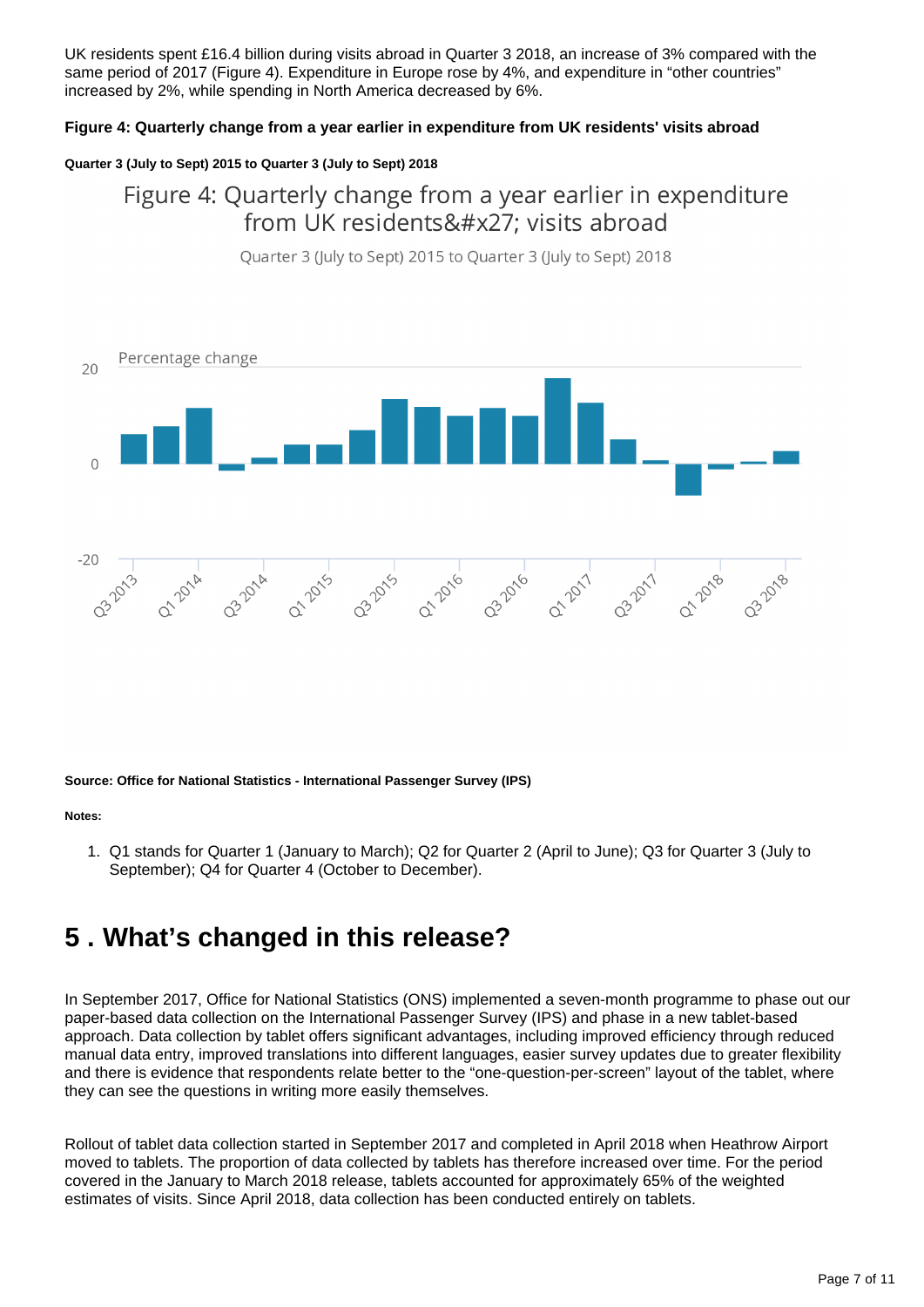Comparisons of Quarter 3 (July to Sept) 2018 estimates with the corresponding period of 2017 are comparing results for data collected using tablets with data collected on paper forms. See the "Things you need to know about this release" section for consideration of possible discontinuities in outputs arising from the introduction of tablet data collection.

# <span id="page-7-0"></span>**6 . Other overseas travel and tourism releases**

Further analysis of overseas travel and tourism trends are provided in the publications:

- [Monthly overseas travel and tourism](https://publishing.ons.gov.uk/peoplepopulationandcommunity/leisureandtourism/bulletins/overseastravelandtourism/julyaugustseptember2018provisionalresults), latest release July, August and September 2018 (published on 17 January 2019); next release October 2018 (to be published on 22 February 2019).
- [Travel trends](https://www.ons.gov.uk/peoplepopulationandcommunity/leisureandtourism/articles/traveltrends/2017) provides more detailed analysis of visits and spending, including analysis by demographics, towns in the UK visited and countries visited by residents of different parts of the UK; the latest release, Travel trends 2017, was published in July 2018 and the next release, Travel trends 2018, is due to be published in May 2019; the publication date of Travel trends could be subject to change, due to potential methodological changes outlined in Section 2.
- [Travelpac](https://www.ons.gov.uk/peoplepopulationandcommunity/leisureandtourism/datasets/travelpac) is a dataset that allows you to conduct your own analysis of quarterly and annual data on important variables; the datasets are provided in SPSS and Excel; the latest release, Travelpac Quarter 3 (July to Sept) 2018, was published on 17 January 2019.
- Note that estimates are subject to revision between the monthly statistical bulletin and the quarterly publication and again when Travel trends is published; revisions result from more accurate passenger figures being made available; more information about the International Passenger Survey (IPS) revisions policy is available in the [Quality and Methodology Information report](https://www.ons.gov.uk/peoplepopulationandcommunity/leisureandtourism/qmis/internationalpassengersurveyipsqmi).
- Note that, although data by the IPS also feed into the calculation of migration statistics, the Overseas travel and tourism publications do not provide any information relating to international migration.

# <span id="page-7-1"></span>**7 . Publication tables**

## **Notes to tables**

Table 6: Nights spent abroad by UK residents includes cruises allocated to "other areas".

The following tables have been removed from the quarterly publication from Quarter 2 (Apr to June) 2016:

- Tables 17 and 18: Number of overseas visits to the UK by country of residence and mode of travel
- Tables 26 and 27: Number of visits abroad by UK residents by country visited and mode of travel

# <span id="page-7-2"></span>**8 . Quality and methodology**

The [International Passenger Survey Quality and Methodology Information](https://www.ons.gov.uk/peoplepopulationandcommunity/leisureandtourism/qmis/internationalpassengersurveyipsqmi) report contains important information on: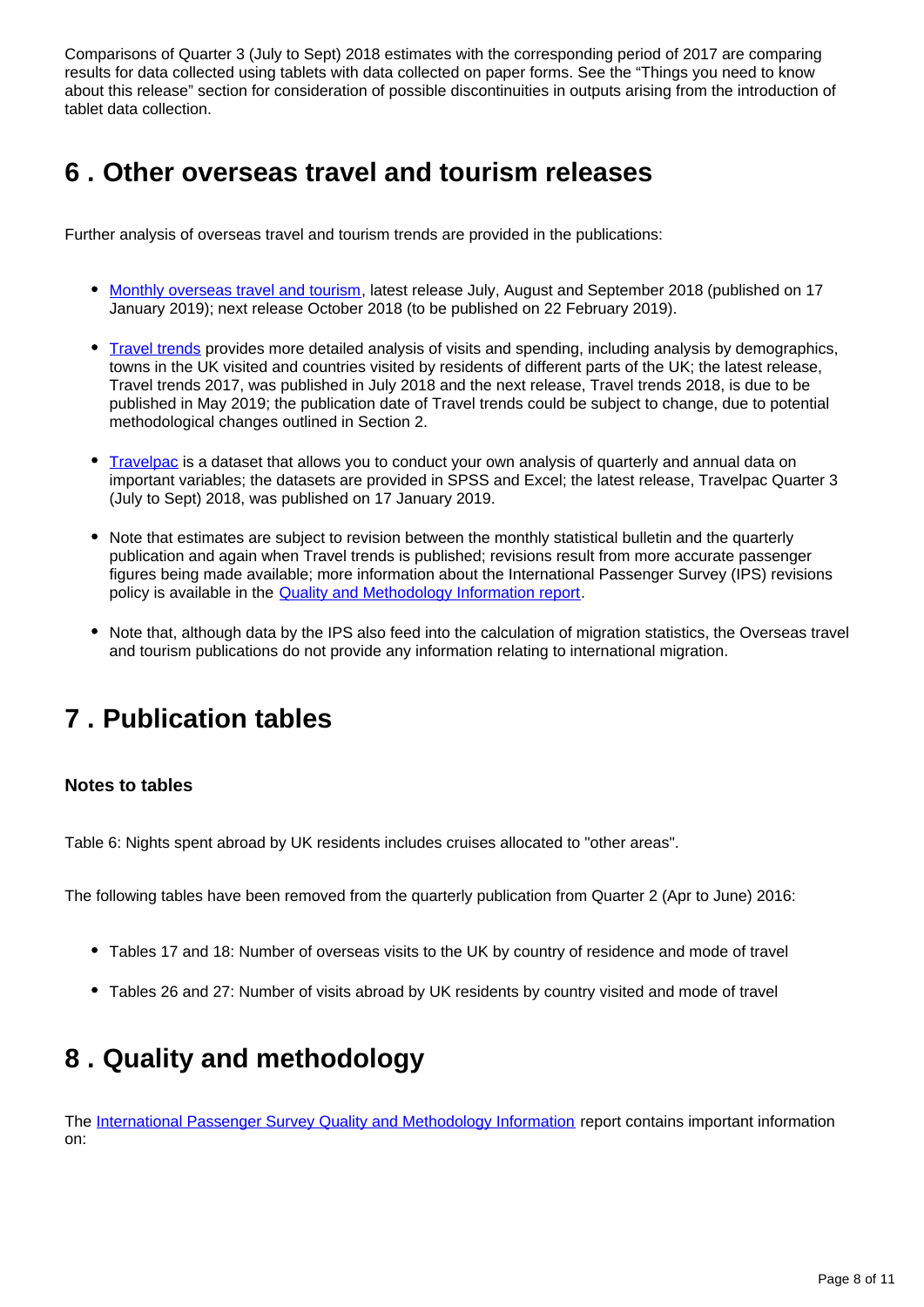- the strengths and limitations of the data and how it compares with related data
- uses and users of the data
- how the output was created
- the quality of the output including the accuracy of the data

The [International Passenger Survey Methodological Information](https://www.ons.gov.uk/peoplepopulationandcommunity/leisureandtourism/methodologies/internationalpassengersurveybackgroundnotes) outlines definitions and sample methodology.

# <span id="page-8-0"></span>**9 . Accuracy of the results**

This section describes how revisions are carried out in the standard production cycle of the survey. Additional potential revisions, to be made on a one-off basis, are described in Section 2 of this release.

Figures for the most recent quarter are provisional and subject to revision in light of additional passenger data obtained at the end of each year.

International Passenger Survey (IPS) quarterly estimates are revised in line with the IPS revisions policy. The revisions policy is available in the **[IPS Quality and Methodology Information](https://www.ons.gov.uk/peoplepopulationandcommunity/leisureandtourism/qmis/internationalpassengersurveyipsqmi)** report to help users understand the cycle and frequency of data revisions. Users of this report are strongly advised to read this policy before using these data for research or policy-related purposes.

Planned revisions usually arise from either the receipt of revised passenger traffic data or the correction of errors to existing data identified later in the annual processing cycle. Those of significant magnitude will be highlighted and explained.

Revisions to published quarterly IPS estimates can be expected in the publication of the annual overseas travel and tourism report (Travel trends).

All other revisions will be regarded as unplanned and will be dealt with by non-standard releases. All revisions will be released in compliance with the same principles as other new information. Please refer to our ONS quide to [statistical revisions](https://www.ons.gov.uk/methodology/methodologytopicsandstatisticalconcepts/revisions) for more information.

The main series are seasonally adjusted. This aids interpretation by identifying seasonal patterns and calendar effects and removing them from the unadjusted data. The resulting figures give a more accurate indication of underlying movements in the series.

The estimates produced from the IPS are subject to sampling errors that result because not every traveller to or from the UK is interviewed on the survey. Sampling errors are determined both by the sample design and by the sample size; generally speaking, the larger the sample supporting a particular estimate, the proportionately smaller is its sampling error. The survey sample size is approximately 70,000 per quarter.

Table 1 shows the 95% confidence intervals for the main quarterly estimates of the total number of visits, nights and expenditure for both overseas residents visiting the UK and UK residents going abroad. These represent the interval in which there is a 19 out of 20 chance that the true figure (had all travellers been surveyed) would lie.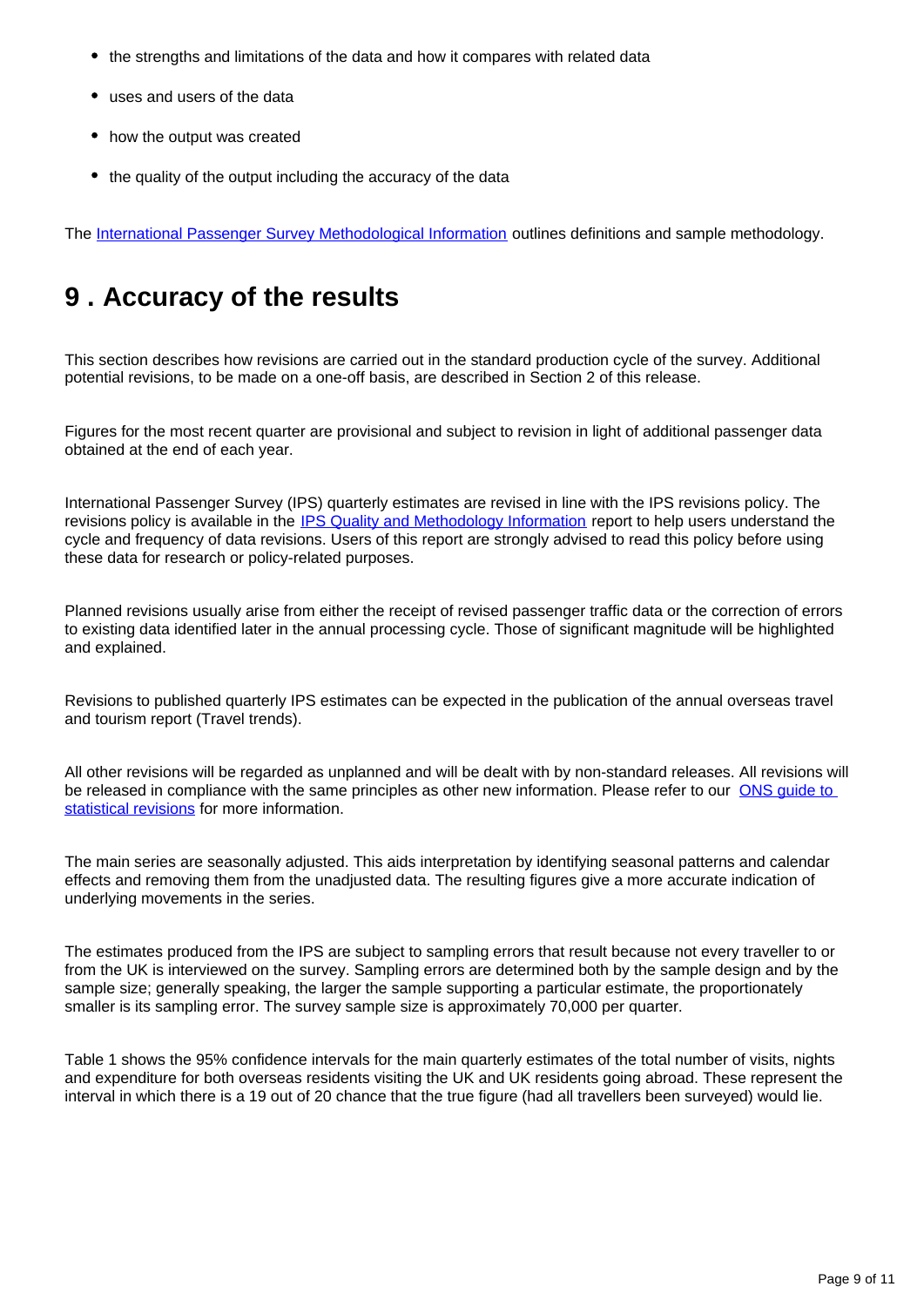If, for example, the relative 95% confidence interval relating to an estimate of 10,000 was 5.0%, there would be a 19 out of 20 chance that the true figure (if all travellers had been surveyed) would lie in the range 9,500 to 10,500.

> Table 1: Sampling errors, Quarter 3 (July to Sept) 2018 Confidence intervals relating to overseas travel and tourism estimates, Quarter 3 2018

|                                                                                                                           | <b>Estimate</b>             | <b>Relative 95%</b><br>confidence interval<br>$(+/- %$ the estimate) |
|---------------------------------------------------------------------------------------------------------------------------|-----------------------------|----------------------------------------------------------------------|
| Overseas visitors to the UK<br>Number of visits ('000s)<br>Total earnings (£million)<br>Number of visitor nights ('000s)  | 10,806<br>7,175<br>87,965   | 5.1%<br>5.6%<br>6.9%                                                 |
| UK residents going abroad<br>Number of visits ('000s)<br>Total expenditure (£million)<br>Number of visitor nights ('000s) | 24,183<br>16,415<br>260.526 | 3.1%<br>4.3%<br>4.4%                                                 |

Source: Office for National Statistics - International Passenger Survey (IPS)

Sampling errors relating to visits, nights and expenditure across regions of the world and purpose groups, together with countries visited or visits from and region of the UK visited, are provided within the [Confidence](https://www.ons.gov.uk/peoplepopulationandcommunity/leisureandtourism/datasets/quarterlyoverseastravelandtourismconfidenceintervals)  [intervals, Quarter 3 2018 tables](https://www.ons.gov.uk/peoplepopulationandcommunity/leisureandtourism/datasets/quarterlyoverseastravelandtourismconfidenceintervals).

Further guidance for readers is provided about the quality of [Overseas travel and tourism estimates \(PDF, 404KB\)](http://webarchive.nationalarchives.gov.uk/20160105160709/http:/www.ons.gov.uk/ons/guide-method/method-quality/specific/travel-and-transport-methodology/international-passenger-survey-methodology/international-passenger-survey-quality-information-in-relation-to-ott-estimates.pdf) .

One indication of the reliability of the main indicators in this release can be obtained by monitoring the size of revisions. The [monthly statistical bulletin](https://www.ons.gov.uk/peoplepopulationandcommunity/leisureandtourism/bulletins/overseastravelandtourism/previousReleases) provides information about the size and pattern of revisions to the quarterly IPS data that have occurred over the last five years to the following main seasonally adjusted estimates:

- the number of visits by overseas residents to the UK (GMAT)
- the number of visits abroad by UK residents (GMAX)
- earnings made from overseas residents in the UK (GMAZ)
- expenditure abroad by UK residents (GMBB)

Additional spreadsheets giving details of how the revisions have affected the provisional monthly and quarterly estimates are available in the data section of the [monthly statistical bulletin](https://www.ons.gov.uk/peoplepopulationandcommunity/leisureandtourism/datasets/monthlyoverseastravelandtourismrevisionstriangles).

## <span id="page-9-0"></span>**10 . Further statistics and other analyses**

## **IPS data files**

International Passenger Survey (IPS) data for the years 1993 onwards are available online. Travelpac is a free and simple to use dataset for those wishing to make further analyses of IPS data. It contains files provided in Excel and SPSS formats. More details can be found at [Travelpac, Quarter 3 \(July to Sept\) 2018.](https://www.ons.gov.uk/peoplepopulationandcommunity/leisureandtourism/datasets/travelpac)